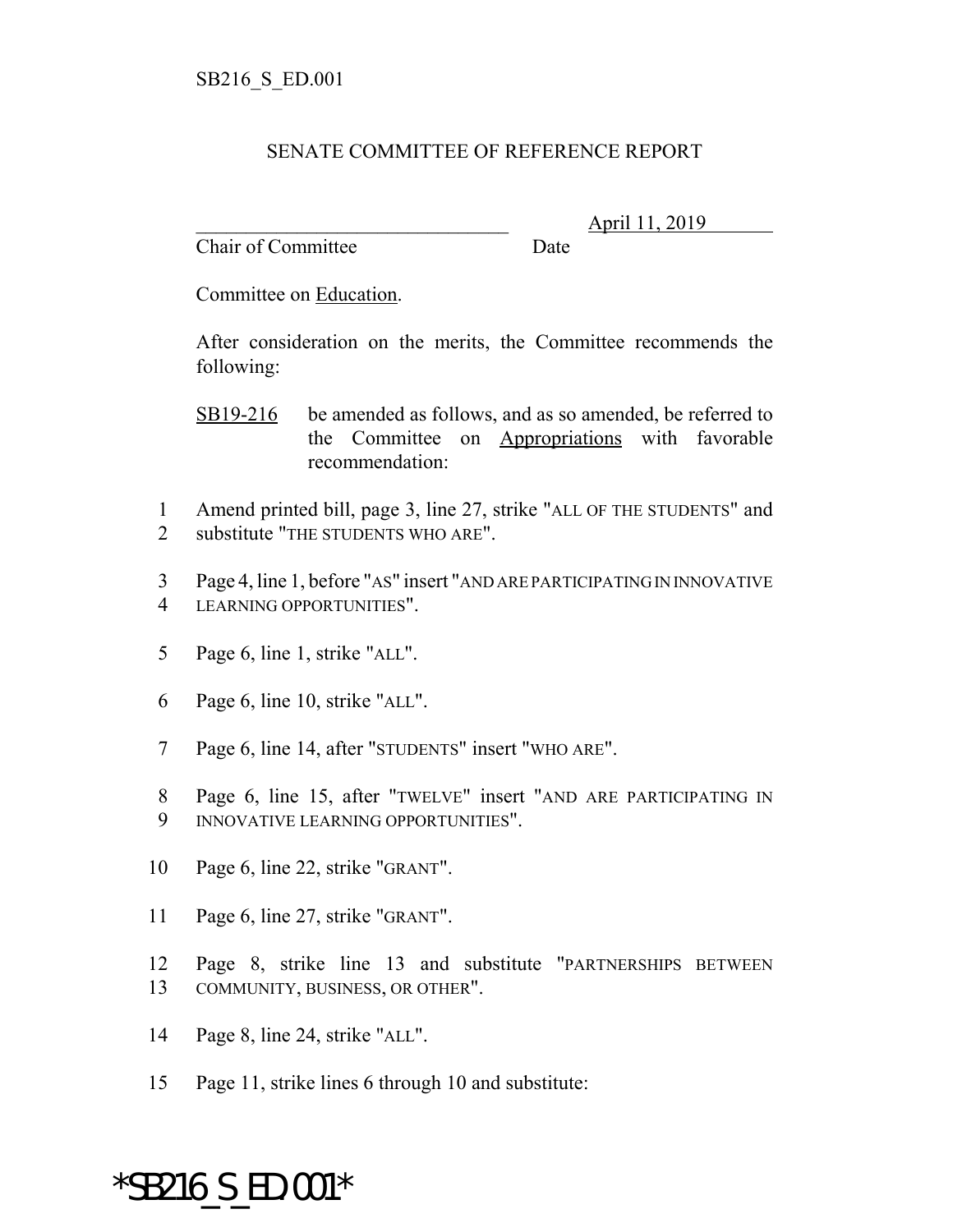"(a) THE PERCENTAGE OF STUDENTS ENROLLED BY THE LOCAL EDUCATION PROVIDER IN GRADES NINE THROUGH TWELVE WHO ARE REASONABLY EXPECTED TO PARTICIPATE IN INNOVATIVE LEARNING OPPORTUNITIES;".

Page 11, strike lines 23 through 27 and substitute:

 "(I) OF THOSE APPLICANTS IN WHICH ANY OF THE STUDENTS ENROLLED IN GRADES NINE THROUGH TWELVE IN THE PRECEDING BUDGET YEAR WERE ENROLLED AS PART-TIME STUDENTS, THE STATE BOARD SHALL SELECT UP TO FIVE APPLICANTS, EACH OF WHICH ENROLLS FEWER THAN FIVE THOUSAND STUDENTS IN GRADES NINE THROUGH TWELVE; AND

 (II) OF THOSE APPLICANTS IN WHICH ALL OF THE STUDENTS ENROLLED IN GRADES NINE THROUGH TWELVE IN THE PRECEDING BUDGET YEAR WERE ENROLLED AS FULL-TIME STUDENTS, THE STATE BOARD SHALL SELECT EACH APPLICANT THAT ADOPTS AN INNOVATIVE LEARNING PLAN THAT THE STATE BOARD DETERMINES:

 (A) IS LIKELY TO RESULT IN MEANINGFUL INNOVATIVE LEARNING OPPORTUNITIES FOR STUDENTS THAT WILL SIGNIFICANTLY SUPPORT THEM IN THE TRANSITION FROM HIGH SCHOOL TO POSTSECONDARY EDUCATION OR THE WORKFORCE; AND

**(B) ALIGNS WITH AT LEAST TWO OF THE PRINCIPLES SPECIFIED IN**  SECTION 22-35.6-104 (2) OR MEETS THE RESEARCH-BASED DESIGN PRINCIPLES DESCRIBED IN SECTION 22-35.6-104 (3).".

- Page 12, strike line 1.
- Page 12, line 9, strike "22-35.6-107 (1)" and substitute "22-35.6-106 (1)".
- Page 13, strike lines 11 through 13.
- Renumber succeeding subparagraphs accordingly.
- Page 13, line 16, strike "AND THE GRANT PROGRAM".
- Page 13, line 20, strike "AND THE GRANT PROGRAM".
- Page 13, line 24, strike "22-35.6-107." and substitute "22-35.6-106.".
- Page 13, strike lines 25 through 27.
- Strike page 14.

## \*SB216 S ED.001\*  $-2$ -